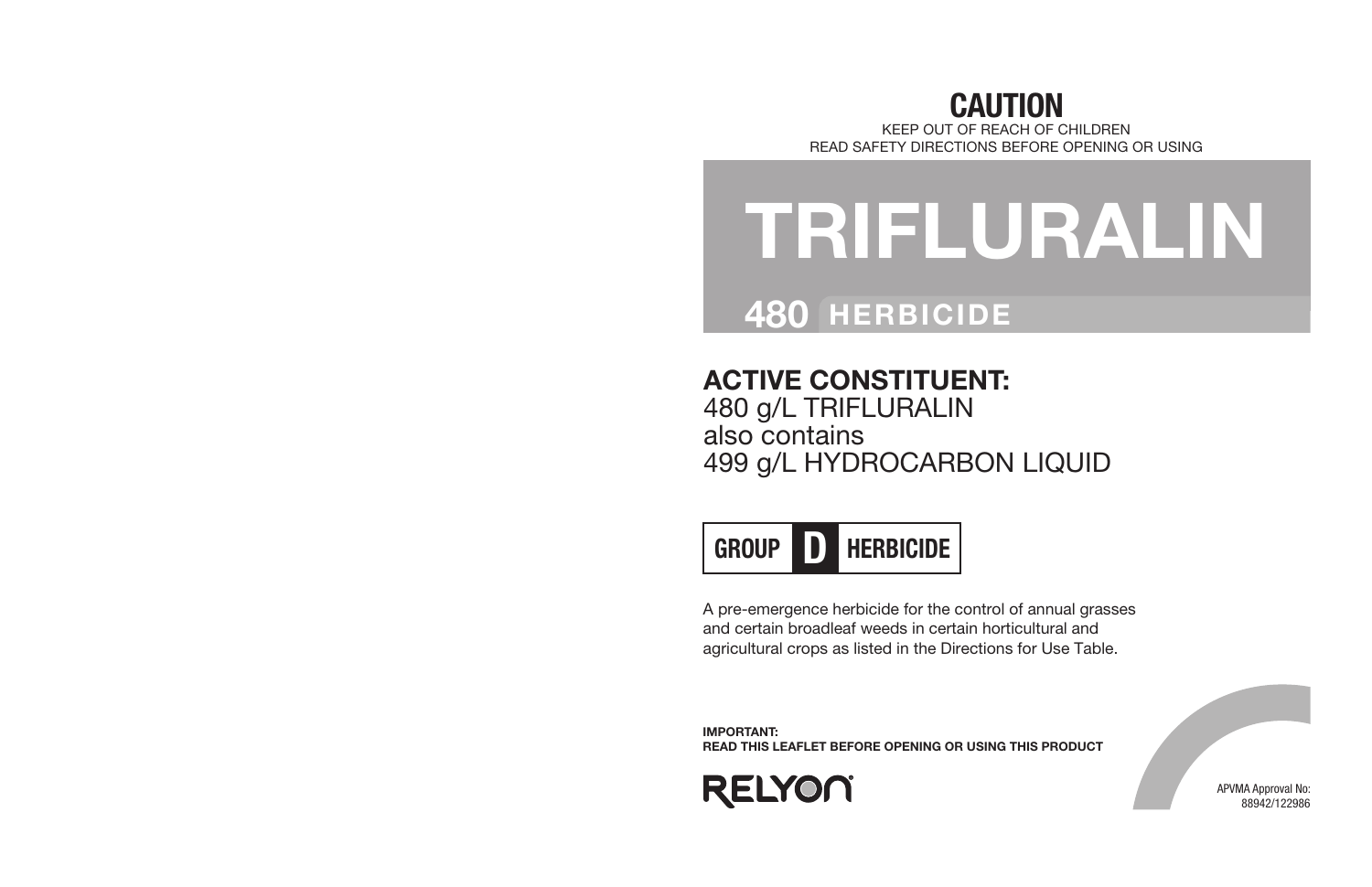#### DIRECTIONS FOR USE

#### 1. FIELD CROPS

| <b>SITUATION &amp; CROP</b>                                                          | <b>WEEDS</b>                                                                                                                                                                                                                                                               | <b>STATE</b>          |                                          | <b>RATE /SOIL TYPE</b>              |              | <b>CRITICAL COMMENTS</b>                                                                                                                                                                                                                                                                                         |
|--------------------------------------------------------------------------------------|----------------------------------------------------------------------------------------------------------------------------------------------------------------------------------------------------------------------------------------------------------------------------|-----------------------|------------------------------------------|-------------------------------------|--------------|------------------------------------------------------------------------------------------------------------------------------------------------------------------------------------------------------------------------------------------------------------------------------------------------------------------|
|                                                                                      |                                                                                                                                                                                                                                                                            |                       | <b>LIGHT</b>                             | <b>MEDIUM</b>                       | <b>HEAVY</b> |                                                                                                                                                                                                                                                                                                                  |
| Chickpeas                                                                            | Annual ryegrass, Paradoxa grass (Canary grass), Wireweed (Hogweed),<br>Black pigweed. Suppression of Climbing buckwheat (Black bindweed),<br>soil surface Wild oats                                                                                                        | Qld only              | 1.25-1.7L/ha                             |                                     |              | Use 1.25L/ha when applying immediately prior to sowing. Use 1.<br>when applying to dry soil before the planting rain.                                                                                                                                                                                            |
|                                                                                      | Annual ryegrass, Wireweed (Hogweed), Dead nettles, Wild oats                                                                                                                                                                                                               | Vic only              |                                          | 800mL/ha plus 1.6L/ha Triallate 500 |              | Incorporate as per recommendations for wheat, barley and tritical                                                                                                                                                                                                                                                |
|                                                                                      | Red & White fumitory, Rough poppy, Wireweed, Annual ryegrass,<br>Barley grass, Canary grass, Sand fescue, Suppression of Dead nettle,<br>Speedwell, Three-cornered Jack, Yellow burr weed, Brome grass,<br>Cereal oats and soil surface Wild oats                          | SA only               |                                          | 1.25L/ha                            |              | Apply to level seedbed 0 to 4 weeks before sowing. Incorporate a<br>Incorporation Table 6.                                                                                                                                                                                                                       |
|                                                                                      | Amaranthus, Annual ryegrass, Barnyard grass, Caltrop, Crab grass,                                                                                                                                                                                                          | NSW, ACT only         | 1.2-1.5L/ha                              | 1.5L/ha                             | 1.7L/ha      | Apply from 4 weeks up to just prior to sowing. Refer Incorporatio                                                                                                                                                                                                                                                |
| Adzuki beans, Cowpeas,<br>Lablab, Mung beans,<br>Borlotti beans, Red<br>kidney beans | Paradoxa grass (Canary grass), Pigweed, soil surface Wild oats, Winter<br>grass, Wireweed, Suppression of Fumitory                                                                                                                                                         | NSW, ACT, Qld<br>only |                                          |                                     |              | 3, 4 or 5 for suitable method of incorporation.                                                                                                                                                                                                                                                                  |
| Faba Beans                                                                           | Annual ryegrass, Barley grass, Capeweed, Corn gromwell<br>(Sheepweed), Fumitories, Geranium, Ivy leaf speedwell, Mustards,<br>Turnips, Wireweed. Suppression of Brome grass, Soursob and soil<br>surface Wild oats                                                         | SA, WA only           | 800mL/ha plus 1.1kg/ha<br>Simazine 900DF |                                     |              | Apply to bare moist soil and incorporate to a depth of 5cm just po<br>sowing. Incorporation should be made within 4 hours of applicati<br>Application should not be made to ridged or excessively cloddy s<br>full reliable results, significant rainfall (20 or 30mm) is necessary<br>2-3 weeks of application. |
| Pigeon peas                                                                          | Amaranthus, Barnyard grass, Canary grass, Crowsfoot grass, Pigweed,<br>Spiny burrgrass, Summer grass, soil surface Wild oats, Wireweed<br>(Hogweed), Suppression of Yellow vine (Caltrop), From seed only:<br>Columbus grass, Guinea grass, Johnson grass, Liverseed grass | NSW, ACT only         | 1.2L/ha                                  | 1.5L/ha                             | 1.7L/ha      | Apply between 4 weeks and just before sowing. Refer to Incorpor<br>Table 3, 4 or 6 for suitable method of incorporation.                                                                                                                                                                                         |
| Lentils                                                                              | Annual phalaris, Annual ryegrass, Wild oats, Wireweed                                                                                                                                                                                                                      | NSW, ACT only         | 800mL/ha                                 | 1.2L/ha                             |              | Apply 1 to 4 weeks before sowing.                                                                                                                                                                                                                                                                                |
|                                                                                      | Fumitory - Red and White, Rough poppy, Wireweed, Barley grass,<br>Canary grass, Annual ryegrass, Sand fescue                                                                                                                                                               | SA only               |                                          | 1.25L/ha                            |              | Apply 1 to 4 weeks before sowing.                                                                                                                                                                                                                                                                                |
| Navy beans                                                                           | Annual ryegrass, Barnyard grass, Canary grass, Caltrop (Bullhead,                                                                                                                                                                                                          | <b>All States</b>     | 1.2L/ha                                  | 1.5L/ha                             | 1.7L/ha      | Spray between 4 weeks and just before sowing takes place. Refe                                                                                                                                                                                                                                                   |
| Soybeans                                                                             | Yellow vine), Crab grass, Mossman River grass (Innocent grass),<br>Pigweed, Redroot (Amaranthus), Redshank (Prince of Wales feather),<br>Summer grass, soil surface Wild oats, Winter grass, Wireweed<br>(Hogweed)                                                         |                       | 1.2L/ha                                  | 1.7L/ha                             | 2.3L/ha      | incorporation Table 3, 4 or 5 for suitable method of incorporation                                                                                                                                                                                                                                               |
|                                                                                      | From seed only: Columbus grass, Guinea grass, Johnson grass,<br>Liverseed grass (Urochloa)                                                                                                                                                                                 |                       |                                          |                                     |              |                                                                                                                                                                                                                                                                                                                  |
| Vetch                                                                                | Annual ryegrass, Dead nettle, Wireweed, soil surface Wild oats,<br>suppression of Brome grass, Rough poppy, Speedwell, Three-Cornered<br>Jack, Yellow burr weed, Sheepweed                                                                                                 | SA, WA<br>only        | 1.7L/ha                                  |                                     |              | Apply to level seedbed 0 to 4 weeks before sowing. Refer to Inco<br>Table 6 for method of incorporation.                                                                                                                                                                                                         |

| <b>WEEDS</b>                                                                                                                                                                                                                                                               | <b>STATE</b>                           |                                          | <b>RATE /SOIL TYPE</b>              |              | <b>CRITICAL COMMENTS</b>                                                                                                                                                                                                                                                                                                                 |
|----------------------------------------------------------------------------------------------------------------------------------------------------------------------------------------------------------------------------------------------------------------------------|----------------------------------------|------------------------------------------|-------------------------------------|--------------|------------------------------------------------------------------------------------------------------------------------------------------------------------------------------------------------------------------------------------------------------------------------------------------------------------------------------------------|
|                                                                                                                                                                                                                                                                            |                                        | <b>LIGHT</b>                             | <b>MEDIUM</b>                       | <b>HEAVY</b> |                                                                                                                                                                                                                                                                                                                                          |
| Annual ryegrass, Paradoxa grass (Canary grass), Wireweed (Hogweed),<br>Black pigweed. Suppression of Climbing buckwheat (Black bindweed),<br>soil surface Wild oats                                                                                                        | Qld only                               | 1.25-1.7L/ha                             |                                     |              | Use 1.25L/ha when applying immediately prior to sowing. Use 1.7L/ha<br>when applying to dry soil before the planting rain.                                                                                                                                                                                                               |
| Annual ryegrass, Wireweed (Hogweed), Dead nettles, Wild oats                                                                                                                                                                                                               | Vic only                               |                                          | 800mL/ha plus 1.6L/ha Triallate 500 |              | Incorporate as per recommendations for wheat, barley and triticale.                                                                                                                                                                                                                                                                      |
| Red & White fumitory, Rough poppy, Wireweed, Annual ryegrass,<br>Barley grass, Canary grass, Sand fescue, Suppression of Dead nettle,<br>Speedwell, Three-cornered Jack, Yellow burr weed, Brome grass,<br>Cereal oats and soil surface Wild oats                          | SA only                                |                                          | 1.25L/ha                            |              | Apply to level seedbed 0 to 4 weeks before sowing. Incorporate as per<br>Incorporation Table 6.                                                                                                                                                                                                                                          |
| Amaranthus, Annual ryegrass, Barnyard grass, Caltrop, Crab grass,<br>Paradoxa grass (Canary grass), Pigweed, soil surface Wild oats, Winter<br>grass, Wireweed, Suppression of Fumitory                                                                                    | NSW, ACT only<br>NSW, ACT, Qld<br>only | 1.2-1.5L/ha                              | 1.5L/ha                             | 1.7L/ha      | Apply from 4 weeks up to just prior to sowing. Refer Incorporation Table<br>3, 4 or 5 for suitable method of incorporation.                                                                                                                                                                                                              |
| Annual ryegrass, Barley grass, Capeweed, Corn gromwell<br>(Sheepweed), Fumitories, Geranium, Ivy leaf speedwell, Mustards,<br>Turnips, Wireweed. Suppression of Brome grass, Soursob and soil<br>surface Wild oats                                                         | SA, WA only                            | 800mL/ha plus 1.1kg/ha<br>Simazine 900DF |                                     |              | Apply to bare moist soil and incorporate to a depth of 5cm just prior to<br>sowing. Incorporation should be made within 4 hours of application.<br>Application should not be made to ridged or excessively cloddy soil. For<br>full reliable results, significant rainfall (20 or 30mm) is necessary within<br>2-3 weeks of application. |
| Amaranthus, Barnyard grass, Canary grass, Crowsfoot grass, Pigweed,<br>Spiny burrgrass, Summer grass, soil surface Wild oats, Wireweed<br>(Hogweed), Suppression of Yellow vine (Caltrop), From seed only:<br>Columbus grass, Guinea grass, Johnson grass, Liverseed grass | NSW, ACT only                          | 1.2L/ha                                  | 1.5L/ha                             | 1.7L/ha      | Apply between 4 weeks and just before sowing. Refer to Incorporation<br>Table 3, 4 or 6 for suitable method of incorporation.                                                                                                                                                                                                            |
| Annual phalaris, Annual ryegrass, Wild oats, Wireweed                                                                                                                                                                                                                      | NSW, ACT only                          | 800mL/ha                                 | 1.2L/ha                             |              | Apply 1 to 4 weeks before sowing.                                                                                                                                                                                                                                                                                                        |
| Fumitory - Red and White, Rough poppy, Wireweed, Barley grass,<br>Canary grass, Annual ryegrass, Sand fescue                                                                                                                                                               | SA only                                |                                          | 1.25L/ha                            |              | Apply 1 to 4 weeks before sowing.                                                                                                                                                                                                                                                                                                        |
| Annual ryegrass, Barnyard grass, Canary grass, Caltrop (Bullhead,                                                                                                                                                                                                          | <b>All States</b>                      | 1.2L/ha                                  | 1.5L/ha                             | 1.7L/ha      | Spray between 4 weeks and just before sowing takes place. Refer                                                                                                                                                                                                                                                                          |
| Yellow vine), Crab grass, Mossman River grass (Innocent grass),<br>Pigweed, Redroot (Amaranthus), Redshank (Prince of Wales feather),<br>Summer grass, soil surface Wild oats, Winter grass, Wireweed<br>(Hogweed)                                                         |                                        | 1.2L/ha                                  | 1.7L/ha                             | 2.3L/ha      | incorporation Table 3, 4 or 5 for suitable method of incorporation.                                                                                                                                                                                                                                                                      |
| From seed only: Columbus grass, Guinea grass, Johnson grass,<br>Liverseed grass (Urochloa)                                                                                                                                                                                 |                                        |                                          |                                     |              |                                                                                                                                                                                                                                                                                                                                          |
| Annual ryegrass, Dead nettle, Wireweed, soil surface Wild oats,<br>suppression of Brome grass, Rough poppy, Speedwell, Three-Cornered<br>Jack, Yellow burr weed, Sheepweed                                                                                                 | SA, WA<br>only                         | 1.7L/ha                                  |                                     |              | Apply to level seedbed 0 to 4 weeks before sowing. Refer to Incorporation<br>Table 6 for method of incorporation.                                                                                                                                                                                                                        |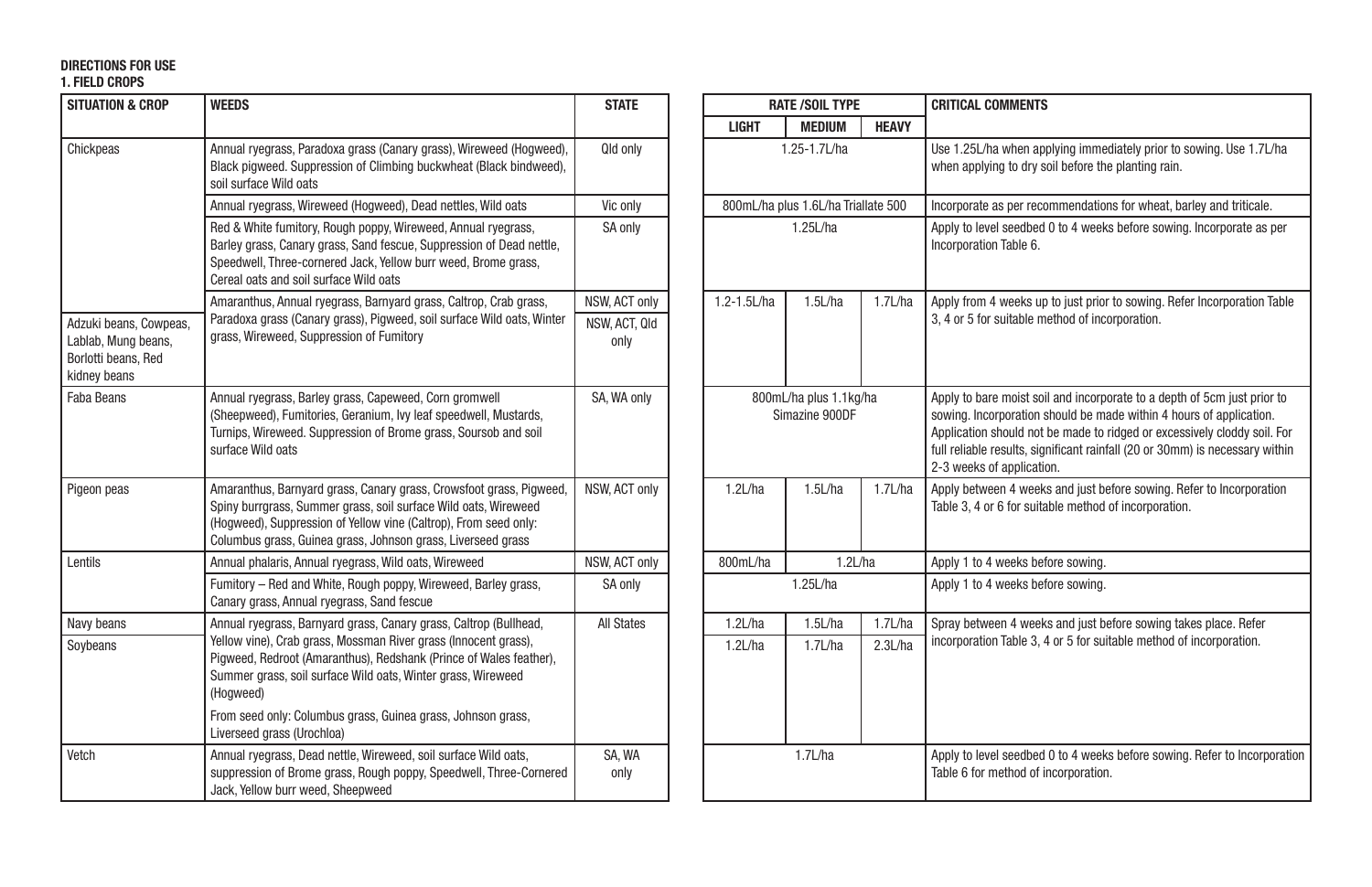| <b>SITUATION &amp; CROP</b>                        | <b>WEEDS</b>                                                                                                                                | <b>STATE</b>                  |  |                    | <b>RATE /SOIL TYPE</b> |                                                                                               | <b>CRITICAL COMMENTS</b>                                                                                                                                                            |
|----------------------------------------------------|---------------------------------------------------------------------------------------------------------------------------------------------|-------------------------------|--|--------------------|------------------------|-----------------------------------------------------------------------------------------------|-------------------------------------------------------------------------------------------------------------------------------------------------------------------------------------|
|                                                    |                                                                                                                                             |                               |  | <b>LIGHT</b>       | <b>MEDIUM</b>          | <b>HEAVY</b>                                                                                  |                                                                                                                                                                                     |
| Cotton                                             | Crab grass, Mossman River grass (Innocent Weed), Pigweed, Redroot<br>(Amaranthus), Redshank (Prince of Wales feather), Summer grass, soil   | QId, ACT, NSW,<br>WA only     |  | 1.2L/ha            | 1.7L/ha                | 2.3L/ha                                                                                       | Spray between 6 weeks and just before sowing takes place. Refer<br>Incorporation Table 1 & 2 for method of incorporation.                                                           |
| <b>Lequme Seed Crop</b><br>Establishment           | surface Wild oats, Winter grass, Wireweed (Hogweed), Black pigweed<br>(Qld only), From seed only: Columbus grass, Guinea grass, Johnson     | NSW, ACT, SA,<br>WA, Vic, Tas |  | 1.2L/ha            | 1.2L/ha                | 1.7L/ha                                                                                       | Autumn Sowing - Apply from 4 weeks to 7 days before sowing tak<br>place. Refer Incorporation Table 6 for method of incorporation.                                                   |
| <b>Annual Medics</b><br>- Clover (Berseem, Red,    | grass, Liverseed grass (Urochloa), Annual ryegrass, Barnyard grass,<br>Canary grass, Caltrop (Bullhead/Yellow vine), Phalaris spp. Fumitory | only                          |  |                    |                        |                                                                                               | Spring Sowing - Apply between 4 weeks and 3 days before sowing<br>place. Refer Incorporation Table 6 for method of incorporation.                                                   |
| Strawberry, Sub and<br>White)                      |                                                                                                                                             |                               |  | 1.2L/ha            | 1.7L/ha                | 1.7L/ha                                                                                       | In both cases seedling disease, cold weather, excessive moisture,<br>high salt concentrations and drought could weaken crop seedlings                                               |
| - Lucerne for<br>hay and seed crop                 |                                                                                                                                             | <b>All States</b>             |  |                    |                        | and damage could occur from the use of this product. Temporary o<br>suppression could result. |                                                                                                                                                                                     |
| Linseed                                            |                                                                                                                                             | NSW, ACT, SA,<br>WA, Vic only |  | 1.2L/ha            | 1.5L/ha                | 1.7L/ha                                                                                       | Spray 2-4 weeks before sowing. Sowing depth should be 1.3 to 2.<br>Deeper sowing may result in some stand reduction. Refer Incorpor<br>Table 6 for method of incorporation.         |
| Peanuts                                            |                                                                                                                                             | WA, Qld, only                 |  |                    |                        |                                                                                               | Spray between 4 weeks and just before sowing takes place. Refer<br>Incorporation Table 3, 4 or 5 for suitable method of incorporation.                                              |
| Peas                                               |                                                                                                                                             | <b>All States</b>             |  |                    |                        |                                                                                               | Spray between 4 weeks and just before sowing takes place. Refer                                                                                                                     |
| Canola<br>Safflower                                |                                                                                                                                             |                               |  |                    |                        |                                                                                               | Incorporation Table 6 or 11 for method of incorporation.                                                                                                                            |
| Sugar cane<br><b>Early Season</b><br>- Late Season |                                                                                                                                             | Qld, NSW only                 |  | 3.0L/ha<br>2.3L/ha | 3.0L/ha<br>2.3L/ha     | 3.0L/ha<br>2.3L/ha                                                                            | Apply to plant cane after emergence to "out of hand" stage. Apply<br>ratoon cane immediately after harvest. Refer Incorporation Table 3<br>10 for suitable method of incorporation. |

| <b>RATE /SOIL TYPE</b> |                    |                    | <b>CRITICAL COMMENTS</b>                                                                                                                                                                                                                  |  |  |  |  |
|------------------------|--------------------|--------------------|-------------------------------------------------------------------------------------------------------------------------------------------------------------------------------------------------------------------------------------------|--|--|--|--|
| <b>LIGHT</b>           | <b>MEDIUM</b>      | <b>HEAVY</b>       |                                                                                                                                                                                                                                           |  |  |  |  |
| 1.2L/ha                | $1.7$ L/ha         | 2.3L/ha            | Spray between 6 weeks and just before sowing takes place. Refer<br>Incorporation Table 1 & 2 for method of incorporation.                                                                                                                 |  |  |  |  |
| 1.2L/ha                | 1.2L/ha            | 1.7L/ha            | Autumn Sowing - Apply from 4 weeks to 7 days before sowing takes<br>place. Refer Incorporation Table 6 for method of incorporation.                                                                                                       |  |  |  |  |
|                        |                    |                    | Spring Sowing - Apply between 4 weeks and 3 days before sowing takes<br>place. Refer Incorporation Table 6 for method of incorporation.                                                                                                   |  |  |  |  |
| 1.2L/ha                | 171/ha             | 171/ha             | In both cases seedling disease, cold weather, excessive moisture,<br>high salt concentrations and drought could weaken crop seedlings<br>and damage could occur from the use of this product. Temporary crop<br>suppression could result. |  |  |  |  |
| 1.2L/ha                | 1.5L/ha            | 1.7L/ha            | Spray 2-4 weeks before sowing. Sowing depth should be 1.3 to 2.5cm.<br>Deeper sowing may result in some stand reduction. Refer Incorporation<br>Table 6 for method of incorporation.                                                      |  |  |  |  |
|                        |                    |                    | Spray between 4 weeks and just before sowing takes place. Refer<br>Incorporation Table 3, 4 or 5 for suitable method of incorporation.                                                                                                    |  |  |  |  |
|                        |                    |                    | Spray between 4 weeks and just before sowing takes place. Refer<br>Incorporation Table 6 or 11 for method of incorporation.                                                                                                               |  |  |  |  |
| 3.0L/ha<br>2.3L/ha     | 3.0L/ha<br>2.3L/ha | 3.0L/ha<br>2.3L/ha | Apply to plant cane after emergence to "out of hand" stage. Apply to<br>ratoon cane immediately after harvest. Refer Incorporation Table 3, 7 or<br>10 for suitable method of incorporation.                                              |  |  |  |  |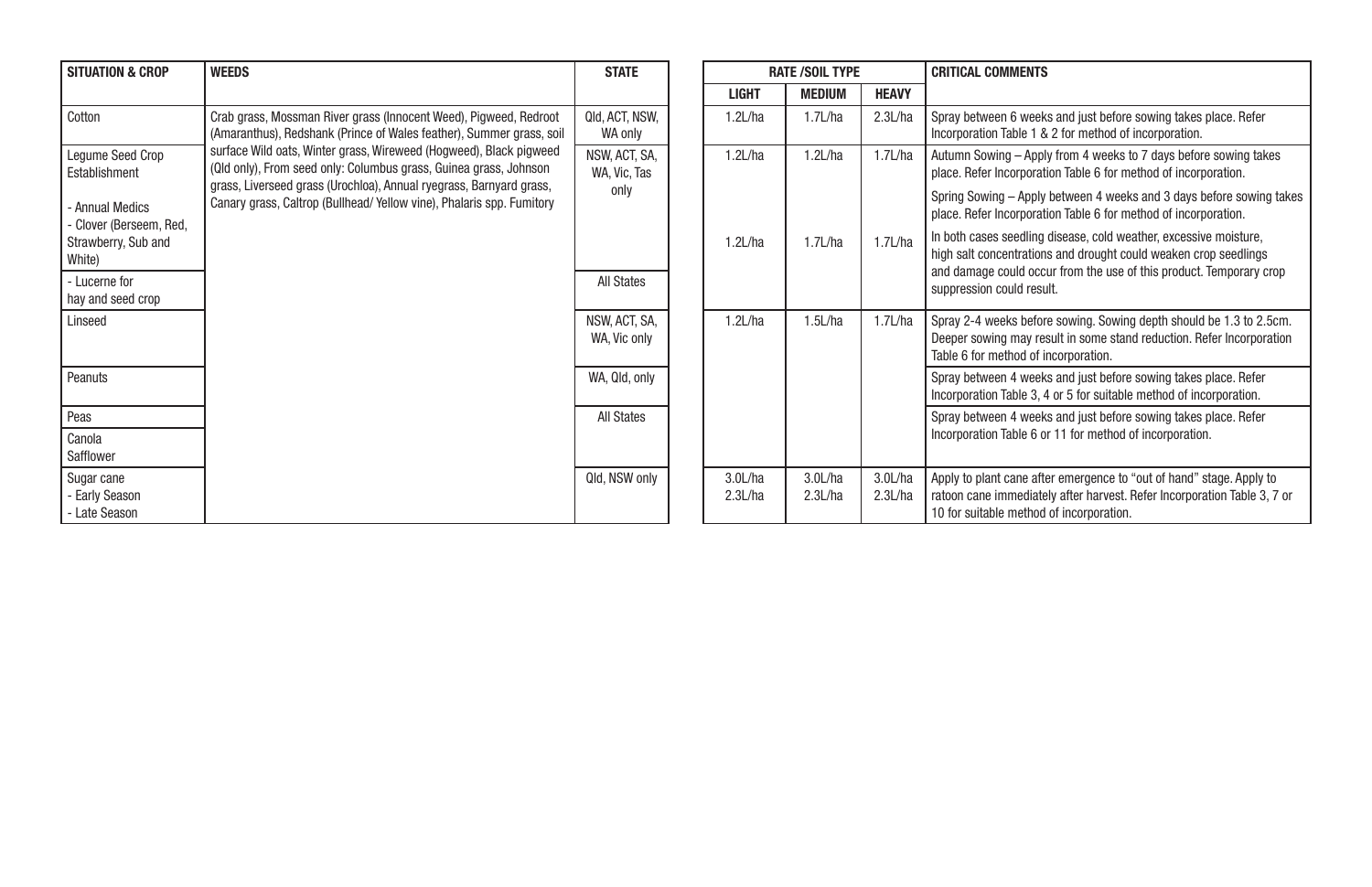| <b>SITUATION &amp;</b> | <b>WEEDS</b>                                                                                                                                                                                                                                 | <b>STATE</b>                  | <b>RATE /SOIL TYPE</b>                   |                                     |                                                                                                                                                                                                                                                                                                                                                      |              | <b>CRITICAL COMMENTS</b>                                                                                                                                                                                                                                              |
|------------------------|----------------------------------------------------------------------------------------------------------------------------------------------------------------------------------------------------------------------------------------------|-------------------------------|------------------------------------------|-------------------------------------|------------------------------------------------------------------------------------------------------------------------------------------------------------------------------------------------------------------------------------------------------------------------------------------------------------------------------------------------------|--------------|-----------------------------------------------------------------------------------------------------------------------------------------------------------------------------------------------------------------------------------------------------------------------|
| <b>CROP</b>            |                                                                                                                                                                                                                                              |                               | <b>LIGHT</b>                             | <b>MEDIUM</b>                       | <b>HEAVY</b>                                                                                                                                                                                                                                                                                                                                         |              |                                                                                                                                                                                                                                                                       |
| Sunflowers<br>Lupins   | Refer to weeds on previous page                                                                                                                                                                                                              | <b>All States</b>             | 1.2L/ha                                  | 1.5L/ha-                            | 1.7L/ha Spray between 4 weeks<br>and just before sowing takes place.<br>Refer Incorporation Table 6 for<br>method of incorporation.<br>WA only: Use higher rate for<br>heavier stubble coverage. Stubble<br>coverage above 40-50% ground<br>cover can reduce weed control<br>below acceptable levels. Refer table<br>13 for method of incorporation. |              | Spray between 4 week<br>place. Refer Incorporati<br>incorporation.                                                                                                                                                                                                    |
|                        | Annual grasses and broadleaf weeds                                                                                                                                                                                                           | NSW.<br>ACT. Vic.<br>Qld only | 800mL/ha plus 1.7kg/ha<br>Simazine 900DF |                                     |                                                                                                                                                                                                                                                                                                                                                      |              | Use a low volume boon<br>mixture. Apply to bare r<br>of 5cm just prior to sov<br>hours of application. DO                                                                                                                                                             |
|                        | Capeweed, Turnip, Radish, Double gee and Suppression of Annual ryegrass and<br>soil surface Wild oats                                                                                                                                        | WA only                       |                                          | Rate for Yellow Sands.<br>12 or 13. |                                                                                                                                                                                                                                                                                                                                                      |              |                                                                                                                                                                                                                                                                       |
|                        | As above plus suppression of Brome grass                                                                                                                                                                                                     |                               | 1.25L/ha plus 1.1kg/ha<br>Simazine 900DF |                                     |                                                                                                                                                                                                                                                                                                                                                      |              | Rate for all other soil ty<br>and incorporate to a de<br>Incorporation should be<br>Application should not<br>cloddy soil. For Simazir<br>(20-30mm) to wet the<br>is necessary within 2-3<br>with Simazine can be v<br>dry prior to sowing and<br>moisture seed beds. |
|                        | Capeweed, Double gee, Wild radish, Wild turnip plus suppression of Annual<br>ryegrass, soil suface Wild oats and Brome grass                                                                                                                 |                               |                                          |                                     | 1.25L/ha plus 1.1kg/ha<br>Diuron 900DF                                                                                                                                                                                                                                                                                                               |              | DO NOT use on white o<br>may result. Use tank m<br>Annual ryegrass is pres<br>using Incorporation me<br>Pre-emergent applicati<br>covered with soil. Refer                                                                                                            |
|                        | Red & White fumitory, Rough poppy, Wireweed, Barley grass, Canary grass,<br>Annual ryegrass, Sand fescue, suppression of Dead nettle, Speedwell, Three-<br>Cornered Jack, Yellow burr weed, Brome grass, Cereal oats, soil surface Wild oats | SA only                       | 1.25-1.7L/ha                             |                                     | 1.25-1.7L/ha                                                                                                                                                                                                                                                                                                                                         | 1.25-1.7L/ha | Spray between 4 week<br>place. Refer Incorporati<br>incorporation.                                                                                                                                                                                                    |
|                        | Above weeds plus Capeweed, Common fumitory, Geranium, Indian hedge<br>mustard, Sheepweed, Shepherd's purse, Toad rush, Turnips, suppression of Ice<br>plant, Soursob                                                                         | SA only                       |                                          |                                     | 1.25L/ha to 1.7L/ha plus 1.1-2.2kg/ha Simazine 900DF                                                                                                                                                                                                                                                                                                 |              | Use a low volume boon<br>mixture. Apply to bare r<br>of 5cm just prior to sov<br>hours of application. DO                                                                                                                                                             |

| <b>STATE</b>                  | <b>RATE /SOIL TYPE</b>                   |              |               |                                                                                                                                                                                                                                                                                                                                                      | <b>CRITICAL COMMENTS</b> |                                                                                                                                                                                                                                                                                                                                                                                                                                                                                                                                                                              |  |  |
|-------------------------------|------------------------------------------|--------------|---------------|------------------------------------------------------------------------------------------------------------------------------------------------------------------------------------------------------------------------------------------------------------------------------------------------------------------------------------------------------|--------------------------|------------------------------------------------------------------------------------------------------------------------------------------------------------------------------------------------------------------------------------------------------------------------------------------------------------------------------------------------------------------------------------------------------------------------------------------------------------------------------------------------------------------------------------------------------------------------------|--|--|
|                               |                                          | <b>LIGHT</b> | <b>MEDIUM</b> | <b>HEAVY</b>                                                                                                                                                                                                                                                                                                                                         |                          |                                                                                                                                                                                                                                                                                                                                                                                                                                                                                                                                                                              |  |  |
| <b>All States</b>             |                                          | 1.2L/ha      | $1.5L/ha-$    | 1.7L/ha Spray between 4 weeks<br>and just before sowing takes place.<br>Refer Incorporation Table 6 for<br>method of incorporation.<br>WA only: Use higher rate for<br>heavier stubble coverage. Stubble<br>coverage above 40-50% ground<br>cover can reduce weed control<br>below acceptable levels. Refer table<br>13 for method of incorporation. |                          | Spray between 4 weeks and just before sowing takes<br>place. Refer Incorporation Table 3, 4 or 5 for method of<br>incorporation.                                                                                                                                                                                                                                                                                                                                                                                                                                             |  |  |
| NSW.<br>ACT, Vic,<br>Qld only |                                          |              |               | 800mL/ha plus 1.7kg/ha<br>Simazine 900DF                                                                                                                                                                                                                                                                                                             |                          | Use a low volume boom applying 50-100L/ha spray<br>mixture. Apply to bare moist soil and incorporate to a depth<br>of 5cm just prior to sowing the crop. Incorporate within 4<br>hours of application. DO NOT apply to a ridged soil.                                                                                                                                                                                                                                                                                                                                        |  |  |
| WA only                       |                                          |              |               | 1.25L/ha plus 560-830q/ha<br>Simazine 900DF                                                                                                                                                                                                                                                                                                          |                          | Rate for Yellow Sands. Refer to incorporation Tables 11.<br>12 or 13.                                                                                                                                                                                                                                                                                                                                                                                                                                                                                                        |  |  |
|                               | 1.25L/ha plus 1.1kg/ha<br>Simazine 900DF |              |               |                                                                                                                                                                                                                                                                                                                                                      |                          | Rate for all other soil types. Apply to bare moist soil<br>and incorporate to a depth of 5cm just prior to sowing.<br>Incorporation should be made within 4 hours of application.<br>Application should not be made to ridged or excessively<br>cloddy soil. For Simazine to be effective sufficient rainfall<br>(20-30mm) to wet the soil through the weed root zone<br>is necessary within 2-3 weeks of application. Results<br>with Simazine can be variable if seasonal conditions are<br>dry prior to sowing and Lupins are sown into dry or low<br>moisture seed beds. |  |  |
|                               |                                          |              |               | 1.25L/ha plus 1.1kg/ha<br>Diuron 900DF                                                                                                                                                                                                                                                                                                               |                          | DO NOT use on white or grey sands as severe crop damage<br>may result. Use tank mix of Diuron & Trifluralin where<br>Annual ryegrass is present. Apply pre-sowing stage when<br>using Incorporation method in Table 13. For Post-sowing<br>Pre-emergent application, ensure seed is adequately<br>covered with soil. Refer to Incorporation Table 12.                                                                                                                                                                                                                        |  |  |
| SA only                       |                                          | 1.25-1.7L/ha |               | 1.25-1.7L/ha                                                                                                                                                                                                                                                                                                                                         | 1.25-1.7L/ha             | Spray between 4 weeks and just before sowing takes<br>place. Refer Incorporation Table 6 for method of<br>incorporation.                                                                                                                                                                                                                                                                                                                                                                                                                                                     |  |  |
| SA only                       |                                          |              |               | 1.25L/ha to 1.7L/ha plus 1.1-2.2kg/ha Simazine 900DF                                                                                                                                                                                                                                                                                                 |                          | Use a low volume boom applying 50-100L/ha spray<br>mixture. Apply to bare moist soil and incorporate to a depth<br>of 5cm just prior to sowing the crop. Incorporate within 4<br>hours of application. DO NOT apply to a ridged soil.                                                                                                                                                                                                                                                                                                                                        |  |  |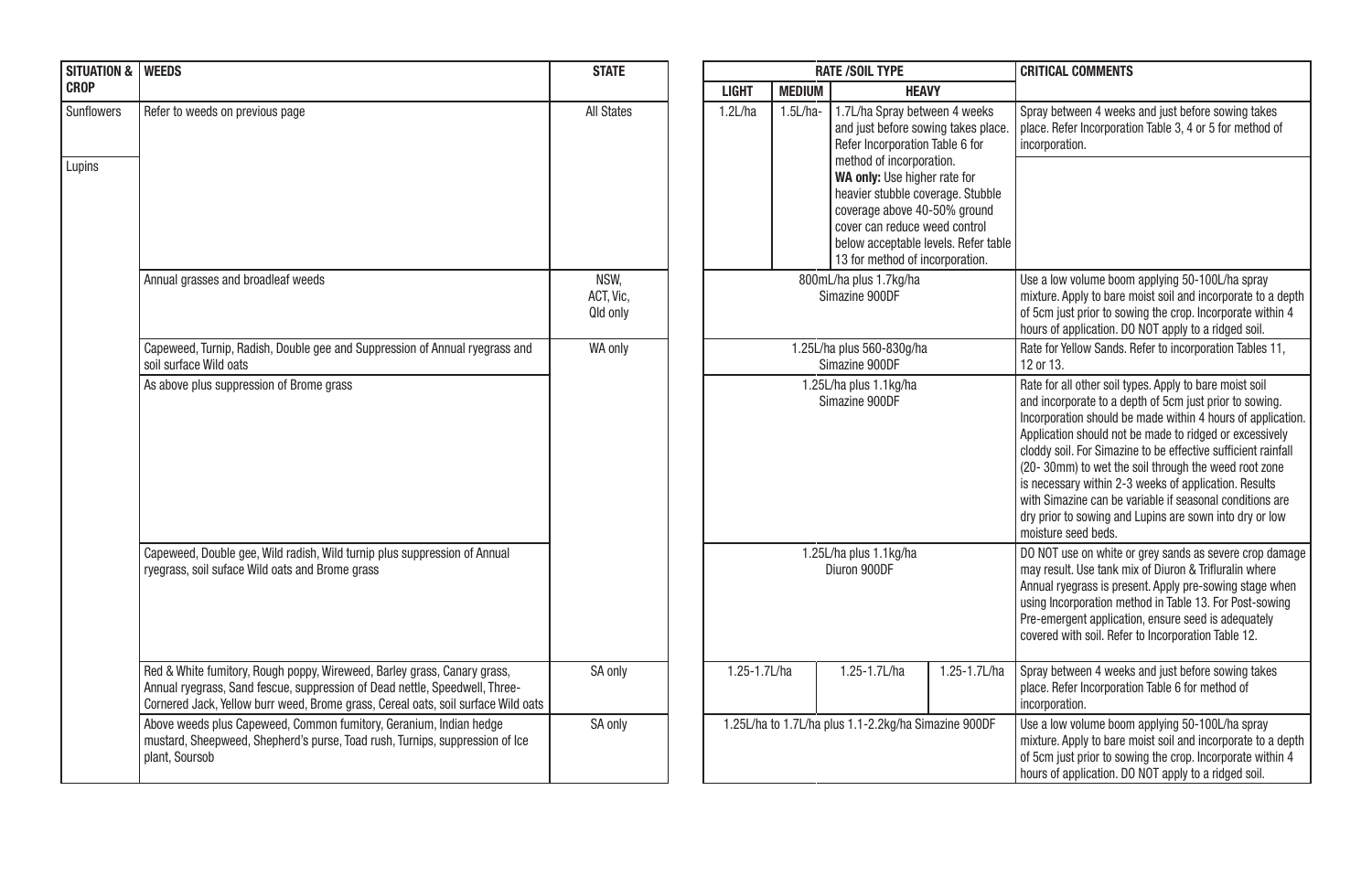| SITUATION & WEEDS           |                             |                                                                                                                                 | <b>STATE</b>            |                                        |                               | <b>RATE /SOIL TYPE</b>                                                                                                                                                                 | <b>CRITICAL COMMENTS</b>                                                                                                                                                                                                                                                                                           |
|-----------------------------|-----------------------------|---------------------------------------------------------------------------------------------------------------------------------|-------------------------|----------------------------------------|-------------------------------|----------------------------------------------------------------------------------------------------------------------------------------------------------------------------------------|--------------------------------------------------------------------------------------------------------------------------------------------------------------------------------------------------------------------------------------------------------------------------------------------------------------------|
| <b>CROP</b>                 |                             |                                                                                                                                 |                         | <b>LIGHT</b>                           | <b>MEDIUM</b><br><b>HEAVY</b> |                                                                                                                                                                                        |                                                                                                                                                                                                                                                                                                                    |
| Tobacco                     | Rhodes grass, Pigweed       | Summer grass, Crowsfoot grass, Red natal grass, Lovegrass, Button grass,                                                        | Qld only                | 800mL/ha                               | 1.2L/ha                       |                                                                                                                                                                                        | Apply to soil 3-4 weeks prior to transplanting. TI<br>period to be used for applications made during,<br>July. Incorporate to a depth of 10cm.                                                                                                                                                                     |
|                             | Crowsfoot grass             |                                                                                                                                 | NSW, ACT only           | 800mL/ha                               |                               | 1.2L/ha                                                                                                                                                                                | Apply to light sandy soil 14 to 21 days before<br>transplanting. Do not incorporate to a depth grea<br>6cm. Apply to loam (medium soil) 14 to 21 days<br>transplanting. DO NOT incorporate to a depth of<br>than 6cm.                                                                                              |
| <b>SITUATION &amp; CROP</b> |                             | <b>WEEDS</b>                                                                                                                    | <b>STATE</b>            |                                        | <b>RATE /SOIL TYPE</b>        |                                                                                                                                                                                        | <b>CRITICAL COMMENTS</b>                                                                                                                                                                                                                                                                                           |
|                             |                             |                                                                                                                                 |                         | <b>LIGHT</b>                           | <b>MEDIUM</b>                 | <b>HEAVY</b>                                                                                                                                                                           |                                                                                                                                                                                                                                                                                                                    |
| Wheat, Barley & Triticale   |                             | Annual ryegrass, Wireweed (Hogweed), Phalaris spp.                                                                              | NSW, ACT, WA, Vic only  | 800mL/ha                               | 800mL/ha                      | 800mL/ha                                                                                                                                                                               | Apply 1-4 weeks before sowing. Sowing depth should be at                                                                                                                                                                                                                                                           |
| 1. Pre-Sowing Only          |                             | Fumitory                                                                                                                        | WA only                 |                                        |                               |                                                                                                                                                                                        | 5cm. Use cover harrows behind combine. Ground should be<br>DO NOT use pre-sowing on self-mulching soils as damage n                                                                                                                                                                                                |
| (self-mulching soils)       | 2. Pre-Sowing & Post Sowing | Canary grass                                                                                                                    | Vic only                |                                        |                               |                                                                                                                                                                                        | from wheel tracking and poor control of wild oats. Refer Inco<br>Table 6 for method of incorporation.                                                                                                                                                                                                              |
|                             |                             | As above, except for Fumitory                                                                                                   | Vic only                |                                        |                               |                                                                                                                                                                                        | Pre-sowing - Apply more than 4 weeks before sowing to pre<br>crop damage. Post Sowing - Apply within 2 days after sowing<br>prepared seedbed. Refer Incorporation Table 6 for suitable m<br>incorporation.                                                                                                         |
| Wheat                       |                             | Annual ryegrass, Paradoxa grass (Canary grass), soil<br>surface Wild oats, Wireweed (Hoqweed)                                   | Qld only                |                                        |                               |                                                                                                                                                                                        | On non self-mulching soils apply 1-4 weeks before sowing.<br>depth should be at least 5cm. Use cover harrows behind cor<br>Ground should be left flat. On self-mulching soils, as above a<br>apply more than 4 weeks before sowing to prevent crop dan<br>Refer Incorporation Table 6 for method of incorporation. |
| Barley                      |                             |                                                                                                                                 |                         |                                        |                               |                                                                                                                                                                                        | Apply to self-mulching and non self mulching soils from 1-4<br>weeks before sowing. Sowing depth should be at least 5cm.<br>cover harrows behind combine. Ground should be left flat. Re<br>Incorporation Table 6 for suitable method of incorporation.                                                            |
| Wheat, Triticale, Rye       |                             | Annual ryegrass, Red & White fumitory, Phalaris spp.,<br>Wireweed, suppression of Dead nettle, Rough poppy,<br>Yellow burr weed | SA only                 |                                        |                               |                                                                                                                                                                                        | Apply 1-4 weeks before sowing. Sowing depth should be at<br>5cm. Use cover harrows behind combine. Ground should be<br>DO NOT use pre-sowing on self-mulching soils as damage n                                                                                                                                    |
| Barley                      |                             | As above for SA plus Sand fescue and suppression of<br>Brome grass                                                              |                         | 1.25L/ha                               | 1.25L/ha                      | 1.25L/ha                                                                                                                                                                               | from wheel tracking and poor control of wild oats. Refer Inco<br>Table 6 for method of incorporation.                                                                                                                                                                                                              |
| Wheat & Triticale only      |                             | <b>Annual Phalaris</b>                                                                                                          | NSW.<br><b>ACT only</b> | 800mL/ha plus 20q/ha Chlorsulfuron 750 |                               | If possible, spray and incorporate into the soil in one operation<br>this is not possible incorporation should take place within 4<br>spraying. Delay may cause inferior weed control. |                                                                                                                                                                                                                                                                                                                    |

| <b>WEEDS</b>            |                                                                                                                                 | <b>STATE</b>            |              |                                        | <b>RATE /SOIL TYPE</b> | <b>CRITICAL COMMENTS</b> |                                                                                                                                                                                                                                                                                                                                         |  |  |
|-------------------------|---------------------------------------------------------------------------------------------------------------------------------|-------------------------|--------------|----------------------------------------|------------------------|--------------------------|-----------------------------------------------------------------------------------------------------------------------------------------------------------------------------------------------------------------------------------------------------------------------------------------------------------------------------------------|--|--|
|                         |                                                                                                                                 |                         | <b>LIGHT</b> | <b>MEDIUM</b><br><b>HEAVY</b>          |                        |                          |                                                                                                                                                                                                                                                                                                                                         |  |  |
| Rhodes grass, Pigweed   | Summer grass, Crowsfoot grass, Red natal grass, Lovegrass, Button grass,                                                        | Qld only                | 800mL/ha     | 1.2L/ha                                |                        |                          | Apply to soil 3-4 weeks prior to transplanting. The longer<br>period to be used for applications made during June &<br>July. Incorporate to a depth of 10cm.                                                                                                                                                                            |  |  |
| Crowsfoot grass         |                                                                                                                                 | NSW, ACT only           | 800mL/ha     | 1.2L/ha                                |                        |                          | Apply to light sandy soil 14 to 21 days before<br>transplanting. Do not incorporate to a depth greater than<br>6cm. Apply to loam (medium soil) 14 to 21 days before<br>transplanting. DO NOT incorporate to a depth of greater<br>than 6cm.                                                                                            |  |  |
| <b>ROP</b>              | <b>WEEDS</b>                                                                                                                    | <b>STATE</b>            |              | <b>RATE /SOIL TYPE</b>                 |                        | <b>CRITICAL COMMENTS</b> |                                                                                                                                                                                                                                                                                                                                         |  |  |
|                         |                                                                                                                                 |                         | <b>LIGHT</b> | <b>MEDIUM</b>                          | <b>HEAVY</b>           |                          |                                                                                                                                                                                                                                                                                                                                         |  |  |
| & Triticale             | Annual ryegrass, Wireweed (Hogweed), Phalaris spp.                                                                              | NSW, ACT, WA, Vic only  | 800mL/ha     | 800mL/ha                               | 800mL/ha               |                          | Apply 1-4 weeks before sowing. Sowing depth should be at least                                                                                                                                                                                                                                                                          |  |  |
| Onlv                    | Fumitory                                                                                                                        | WA only                 |              |                                        |                        |                          | 5cm. Use cover harrows behind combine. Ground should be left flat.<br>DO NOT use pre-sowing on self-mulching soils as damage may occur                                                                                                                                                                                                  |  |  |
| & Post Sowing<br>soils) | Canary grass                                                                                                                    | Vic only                |              |                                        |                        |                          | from wheel tracking and poor control of wild oats. Refer Incorporation<br>Table 6 for method of incorporation.                                                                                                                                                                                                                          |  |  |
|                         | As above, except for Fumitory                                                                                                   | Vic only                |              |                                        |                        | incorporation.           | Pre-sowing - Apply more than 4 weeks before sowing to prevent<br>crop damage. Post Sowing - Apply within 2 days after sowing to well<br>prepared seedbed. Refer Incorporation Table 6 for suitable method of                                                                                                                            |  |  |
|                         | Annual ryegrass, Paradoxa grass (Canary grass), soil<br>surface Wild oats, Wireweed (Hoqweed)                                   | Qld only                |              |                                        |                        |                          | On non self-mulching soils apply 1-4 weeks before sowing. Sowing<br>depth should be at least 5cm. Use cover harrows behind combine.<br>Ground should be left flat. On self-mulching soils, as above except<br>apply more than 4 weeks before sowing to prevent crop damage.<br>Refer Incorporation Table 6 for method of incorporation. |  |  |
|                         |                                                                                                                                 |                         |              |                                        |                        |                          | Apply to self-mulching and non self mulching soils from 1-4<br>weeks before sowing. Sowing depth should be at least 5cm. Use<br>cover harrows behind combine. Ground should be left flat. Refer<br>Incorporation Table 6 for suitable method of incorporation.                                                                          |  |  |
| , Rye                   | Annual ryegrass, Red & White fumitory, Phalaris spp.,<br>Wireweed, suppression of Dead nettle, Rough poppy,<br>Yellow burr weed | SA only                 |              |                                        |                        |                          | Apply 1-4 weeks before sowing. Sowing depth should be at least<br>5cm. Use cover harrows behind combine. Ground should be left flat.<br>DO NOT use pre-sowing on self-mulching soils as damage may occur                                                                                                                                |  |  |
|                         | As above for SA plus Sand fescue and suppression of<br>Brome grass                                                              |                         | 1.25L/ha     | 1.25L/ha                               | 1.25L/ha               |                          | from wheel tracking and poor control of wild oats. Refer Incorporation<br>Table 6 for method of incorporation.                                                                                                                                                                                                                          |  |  |
| le only                 | <b>Annual Phalaris</b>                                                                                                          | NSW,<br><b>ACT only</b> |              | 800mL/ha plus 20q/ha Chlorsulfuron 750 |                        |                          | If possible, spray and incorporate into the soil in one operation. If<br>this is not possible incorporation should take place within 4 hours of<br>spraying. Delay may cause inferior weed control.                                                                                                                                     |  |  |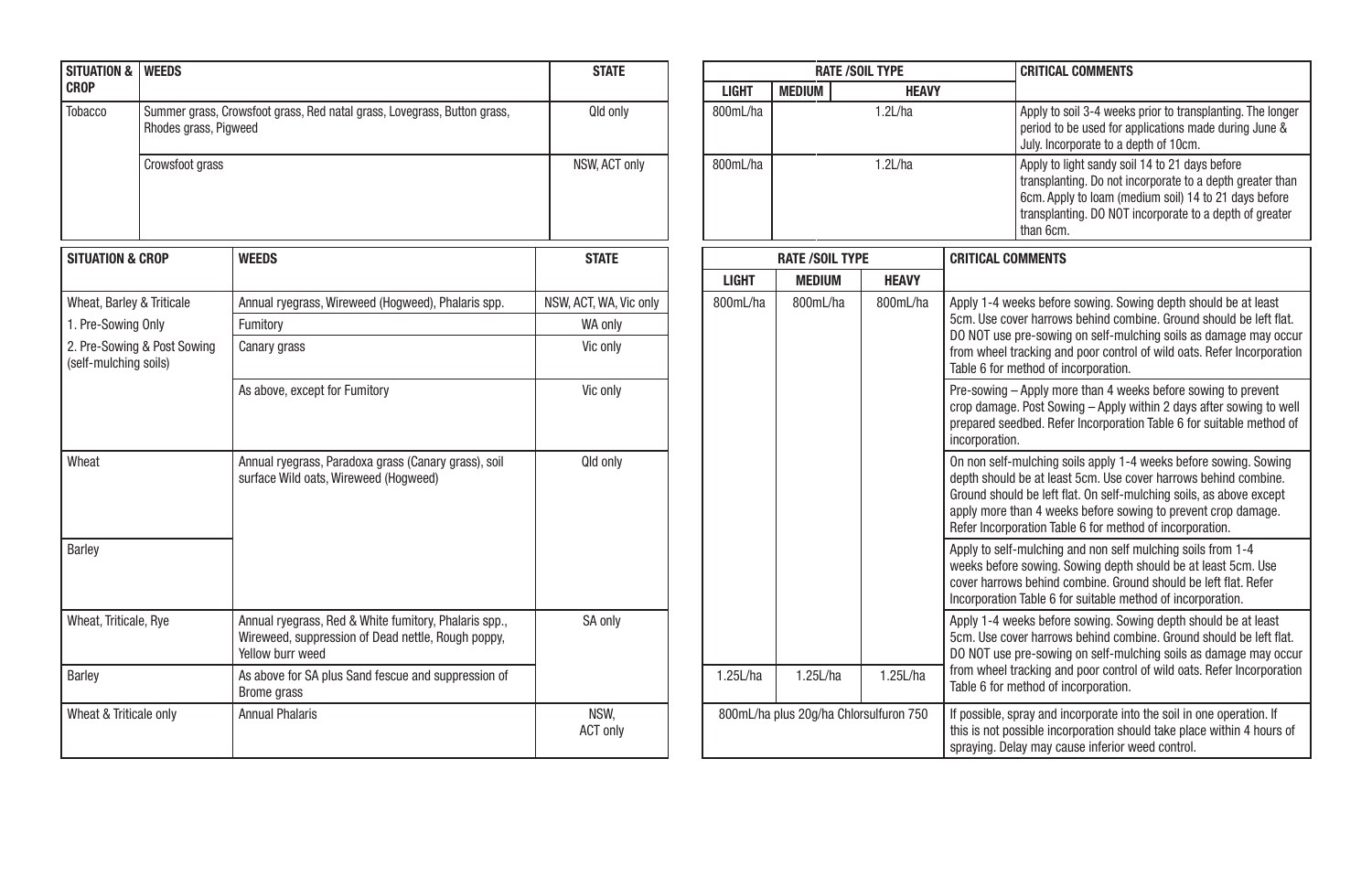#### 2. FIELD CROPS: FOR USE IN NO-TILL/MIN-TILL CROPPING SYSTEMS, PRE-SOWING OR INCORPORATED BY SOWING (IBS). (Using Incorporation Table 13)

| <b>SITUATION &amp; CROP</b>                         | <b>WEEDS</b>                                                                                                                                                                                                                                                                                                                                                                                                                                                                                                                                                                                                                                                            | <b>STATE</b>                                       | <b>RATE /SOIL TYPE</b>                          | <b>CRITICAL COMMENTS</b>                                                                                                                                                                                                                                                                                                                                                                                                                                                         |
|-----------------------------------------------------|-------------------------------------------------------------------------------------------------------------------------------------------------------------------------------------------------------------------------------------------------------------------------------------------------------------------------------------------------------------------------------------------------------------------------------------------------------------------------------------------------------------------------------------------------------------------------------------------------------------------------------------------------------------------------|----------------------------------------------------|-------------------------------------------------|----------------------------------------------------------------------------------------------------------------------------------------------------------------------------------------------------------------------------------------------------------------------------------------------------------------------------------------------------------------------------------------------------------------------------------------------------------------------------------|
| Wheat, barley, triticale<br>and canola <sup>1</sup> | Annual ryegrass, Wireweed, Phalaris spp,<br>Fumitory. Sand fescue (Vulpia fasciculata). Winter<br>grass (Poa annua), Paradoxa grass (Canary grass)<br>(Phalaris paradoxa), Corn gromwell (Sheepweed)<br>(Buglossoides anvensis), Rough poppy (Papaver<br>hybridum)<br>Suppression Soil Surface - Wild oats, Brome<br>grass (Bromus diandrus), Silver grass (Vulpia<br>bromoides), Barley grass (Hordeum leporinum),<br>Cereal oats (Avena sativa), Three-Cornered Jack<br>(Double gee) (Emex australis), Caltrop (Bullhead<br>& Yellow vine) (Tribulus terrestris), Yellow burr<br>weed (Amsinckia spp), Dead nettle (Lamium<br>amplexicaule), Speedwell (Veronica spp) | WA, SA, Vic,<br>NSW, Qld, Tas <sup>2</sup><br>only | $1.5L-3L/ha$                                    | Use only with knife/bla<br>on light sandy and san<br>and high weed density<br>acceptable levels. Supp<br>situations. Higher rates<br>grass and Silver grass.<br>To maintain crop safety<br>soil into adjacent sov<br>where furrow walls n<br>Application can occur (<br>sowing (within 12 hour<br>soil moisture, warm wi<br>reduce final weed cont<br>have persisted since a<br><sup>1</sup> Canola variety 44C73<br>when sowing this varie<br><sup>2</sup> DO NOT plant oilseed |
|                                                     |                                                                                                                                                                                                                                                                                                                                                                                                                                                                                                                                                                                                                                                                         |                                                    |                                                 | ppm may interact with                                                                                                                                                                                                                                                                                                                                                                                                                                                            |
| Wheat, barley, triticale<br>and canola <sup>1</sup> | Annual ryegrass, Wireweed, Phalaris spp,<br>Fumitory, Wild oats, Cereal oats, Sand fescue<br>(Vulpia fasciculata), Silver grass (Vulpia<br>bromoides) Winter grass (Poa annua), Paradoxa<br>grass (Canary grass) (Phalaris paradoxa), Corn<br>gromwell (Sheepweed) (Buglossoides anvensis),<br>Rough poppy (Papaver hybridum)                                                                                                                                                                                                                                                                                                                                           | WA, SA, Vic,<br>NSW, Qld, Tas <sup>2</sup><br>only | 1.5-2.0L/ha plus 1.6-<br>2.0L/ha Triallate 500  | Use only with knife/bla<br>on light sandy and san<br>become clumpy or clod<br>and high weed density<br>acceptable levels. Supp<br>situations. Higher rates<br>grass and Silver grass.<br>500 will reduce Wild or                                                                                                                                                                                                                                                                 |
|                                                     | Suppression Soil Surface - Brome grass (Bromus<br>diandrus), Barley grass (Hordeum leporinum),<br>Three-Cornered Jack (Double gee) (Emex<br>australis), Caltrop (Yellowvine & Bullhead) (Tribulus<br>terrestris). Yellow burr weed Amsinckia spp).<br>Dead nettle (Lamium amplexicaule), Speedwell<br>(Veronica spp)                                                                                                                                                                                                                                                                                                                                                    |                                                    |                                                 | To maintain crop safety<br>adjacent sowing furro<br>or where furrow wall:<br>Incorporate within 6 ho                                                                                                                                                                                                                                                                                                                                                                             |
| Chickpeas                                           | Annual ryegrass, Wireweed, Phalaris spp, Fumitory                                                                                                                                                                                                                                                                                                                                                                                                                                                                                                                                                                                                                       | WA only                                            | 1.25-1.7L/ha plus<br>1.1kg/ha Simazine<br>900DF | Incorporate as per Inco                                                                                                                                                                                                                                                                                                                                                                                                                                                          |

| <b>TE /SOIL TYPE</b>                    | <b>CRITICAL COMMENTS</b>                                                                                                                                                                                                                                                                                                                                                                                                                                                                                                                                                                                                                                                                                                                                                                                                                                                                                                                                                                                                                                                                                                                                                                                                                                                                                                                                                                                                                                                                                                                                                                                                                                                                                                                                                                                                                                                                                                                                                |
|-----------------------------------------|-------------------------------------------------------------------------------------------------------------------------------------------------------------------------------------------------------------------------------------------------------------------------------------------------------------------------------------------------------------------------------------------------------------------------------------------------------------------------------------------------------------------------------------------------------------------------------------------------------------------------------------------------------------------------------------------------------------------------------------------------------------------------------------------------------------------------------------------------------------------------------------------------------------------------------------------------------------------------------------------------------------------------------------------------------------------------------------------------------------------------------------------------------------------------------------------------------------------------------------------------------------------------------------------------------------------------------------------------------------------------------------------------------------------------------------------------------------------------------------------------------------------------------------------------------------------------------------------------------------------------------------------------------------------------------------------------------------------------------------------------------------------------------------------------------------------------------------------------------------------------------------------------------------------------------------------------------------------------|
| $1.5L-3L/ha$                            | Use only with knife/blade points and presswheels - refer to table 13 for method of incorporation. Use higher rates<br>on light sandy and sandy loam soils. DO NOT use on heavy soils. Use higher rates for heavier stubble coverage<br>and high weed density situations. Stubble coverage above 40-50% ground cover can reduce weed control below<br>acceptable levels. Suppression of Brome grass and Barley grass may be reduced in medium to high weed density<br>situations. Higher rates are likely to provide improved suppression of Brome grass. Wild oats, Cereal oats, Barley<br>grass and Silver grass. Control of deep germinating/late germinating weeds may be reduced.<br>To maintain crop safety attention to sowing speed and soil throw is required and in cereals. Avoid throwing treated<br>soil into adjacent sowing furrows. This is especially critical at higher use rates. Avoid sites that water log or<br>where furrow walls may collapse as crop establishment & vigour may be reduced.<br>Application can occur 0-24 hours prior to incorporation by sowing. For best results apply as close as possible to<br>sowing (within 12 hours). Application 12-24 hours before sowing may be more adversely affected by above average<br>soil moisture, warm winter temperatures and high weed seed densities. These factors individually or combined may<br>reduce final weed control. Avoid sowing sensitive crops into areas treated with 2-3L/ha if dry or drought conditions<br>have persisted since application.<br><sup>1</sup> Canola variety 44C73 has shown some heightened sensitivity and therefore higher rates should be used with caution<br>when sowing this variety.<br><sup>2</sup> DO NOT plant oilseed poppies when a detectable residue of Trifluralin is present in the soil. Levels as low as 0.02<br>ppm may interact with other unfavourable factors (moisture, stress, disease etc.) to reduce poppy growth and vigour. |
| $.0$ L/ha plus 1.6-<br>ha Triallate 500 | Use only with knife/blade points and presswheels - refer to table 13 for method of incorporation. Use higher rates<br>on light sandy and sandy loam soils. DO NOT use on heavy soils. Avoid soils, which are non-wetting or are likely to<br>become clumpy or cloddy as they may suffer reduced weed control. Use higher rates for heavier stubble coverage<br>and high weed density situations. Stubble coverage above 40-50% ground cover can reduce weed control below<br>acceptable levels. Suppression of Brome grass and Barley grass may be reduced in medium to high weed density<br>situations. Higher rates are likely to provide improved control levels of Brome grass, Wild oats, Cereal oats, Barley<br>grass and Silver grass. Control of deep/late germinating weeds may be reduced. Insufficient incorporation of Triallate<br>500 will reduce Wild oat control. Control may be poor in the first years of practising no-till/min till.<br>To maintain crop safety attention to sowing speed and soil throw is required. Avoid throwing treated soil into<br>adiacent sowing furrows. This is especially critical at higher use rates and in cereals. Avoid sites that water log<br>or where furrow walls may collapse as crop establishment & vigour may be reduced.<br>Incorporate within 6 hours to ensure the effectiveness of Triallate 500 is retained.                                                                                                                                                                                                                                                                                                                                                                                                                                                                                                                                                                                          |

s per Incorporation Table 13.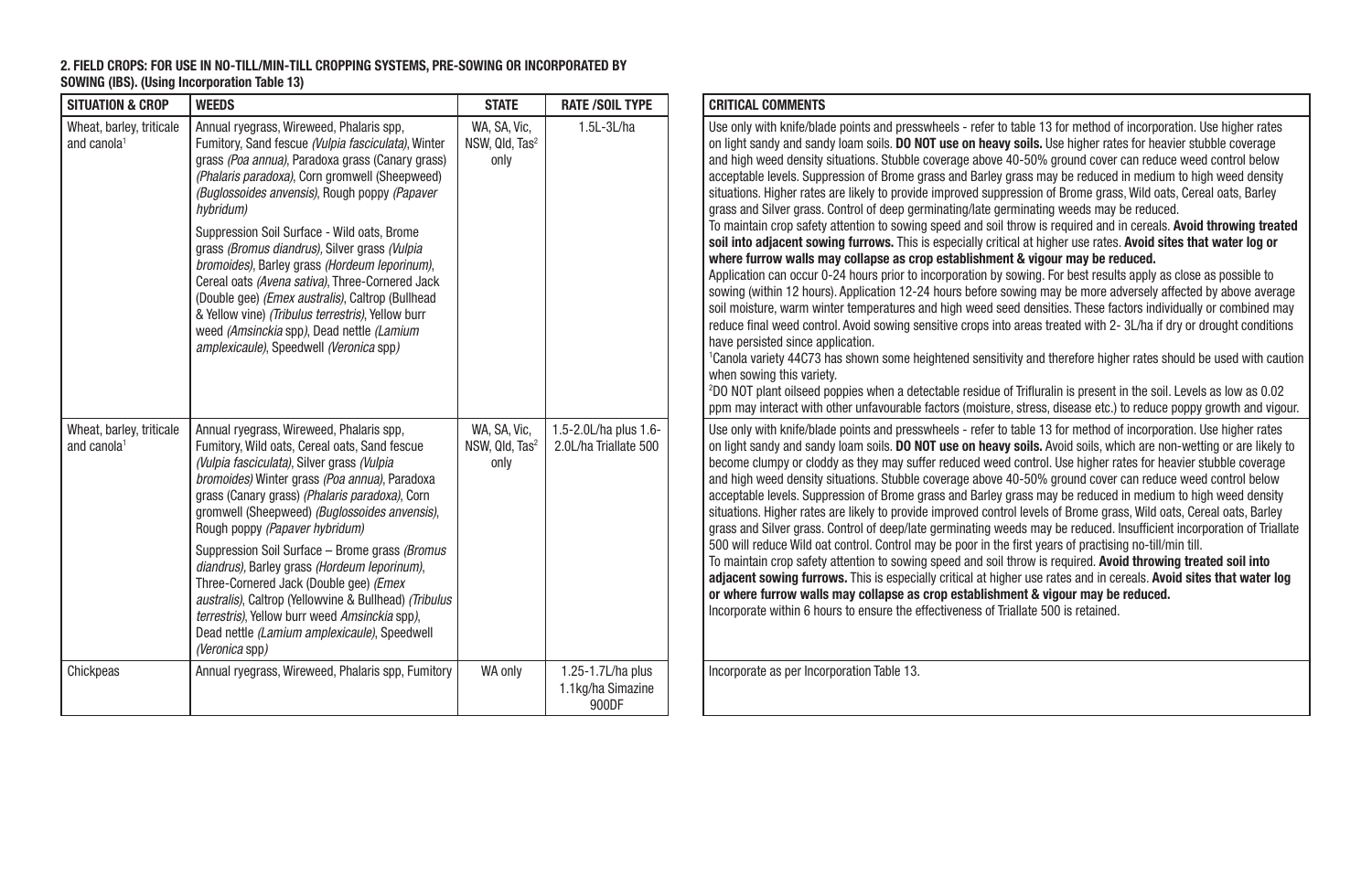#### 3. VEGETABLES, ORCHARDS AND VINEYARDS

| <b>SITUATION &amp; CROP</b>                                      | <b>WEEDS</b>                                                                                                                                                                    | <b>STATE</b>                  |  |              | <b>RATE /SOIL TYPE</b> |              | <b>CRITICAL COMMENTS</b>                                                                             |
|------------------------------------------------------------------|---------------------------------------------------------------------------------------------------------------------------------------------------------------------------------|-------------------------------|--|--------------|------------------------|--------------|------------------------------------------------------------------------------------------------------|
|                                                                  |                                                                                                                                                                                 |                               |  | <b>LIGHT</b> | MEDIUM                 | <b>HEAVY</b> |                                                                                                      |
| Transplants Only Broccoli,<br>Cabbage, Cauliflowers.<br>Tomatoes | Annual ryegrass, Barnyard grass, Canary grass, Caltrop<br>(Bullhead, Yellow vine). Crab grass, Mossman River grass<br>(Innocent grass), Pigweed, Redroot (Amaranthus), Redshank | All States                    |  | 1.2L/ha      | 1.7L/ha                | 2.3L/ha      | Spray between 4 week<br>Refer Incorporation Tab<br>incorporation.                                    |
| Direct Seeded Only Broccoli.<br>Brussels sprouts, Cabbage,       | (Prince of Wales feather), Summer grass, soil surface Wild<br>oats, Winter grass, Wireweed (Hogweed)                                                                            |                               |  |              |                        |              |                                                                                                      |
| Cauliflower                                                      | From seed only: Columbus grass, Guinea grass, Johnson<br>grass, Liverseed grass (Urochloa)                                                                                      | Vic, Qld only                 |  |              |                        |              |                                                                                                      |
| Carrots                                                          |                                                                                                                                                                                 | All States                    |  |              |                        |              |                                                                                                      |
| Chicory                                                          |                                                                                                                                                                                 | Vic only                      |  |              |                        |              |                                                                                                      |
| Green beans                                                      |                                                                                                                                                                                 | <b>All States</b>             |  | 1.2L/ha      | 1.5L/ha                | 1.7L/ha      |                                                                                                      |
| <b>Orchards and Vinevards</b>                                    |                                                                                                                                                                                 | Qld, SA, WA, Vic,<br>Tas only |  | 1.2L/ha      | 1.7 $L$ /ha            | 2.3L/ha      | Apply to new planting<br>established crops in sp<br>crop has been ploughe<br>8 or 9 for suitable met |

| <b>STATE</b>               |              | <b>RATE /SOIL TYPE</b> |              | <b>CRITICAL COMMENTS</b>                                                                                                                                                                                                                  |
|----------------------------|--------------|------------------------|--------------|-------------------------------------------------------------------------------------------------------------------------------------------------------------------------------------------------------------------------------------------|
|                            | <b>LIGHT</b> | <b>MEDIUM</b>          | <b>HEAVY</b> |                                                                                                                                                                                                                                           |
| All States                 | 1.2L/ha      | 1.7L/ha                | 2.3L/ha      | Spray between 4 weeks and just before sowing takes place.<br>Refer Incorporation Table 3, 4 or 5 for suitable method of<br>incorporation.                                                                                                 |
| ic, Qld only               |              |                        |              |                                                                                                                                                                                                                                           |
| All States                 |              |                        |              |                                                                                                                                                                                                                                           |
| Vic only                   |              |                        |              |                                                                                                                                                                                                                                           |
| All States                 | 1.2L/ha      | 1.5L/ha                | 1.7L/ha      |                                                                                                                                                                                                                                           |
| , SA, WA, Vic,<br>Tas only | 1.2L/ha      | 1.7L/ha                | 2.3L/ha      | Apply to new planting during pre plant cultivation. Apply to<br>established crops in spring after weeds and green manure<br>crop has been ploughed into ground. Refer Incorporation Table<br>8 or 9 for suitable method of incorporation. |

#### NOT TO BE USED FOR ANY PURPOSE, OR IN ANY MANNER, CONTRARY TO THIS LABEL UNLESS AUTHORISED UNDER APPROPRIATE LEGISLATION

WITHHOLDING PERIOD: NOT REQUIRED WHEN USED AS DIRECTED.

#### GENERAL INSTRUCTIONS:

THIS PRODUCT MUST BE INCORPORATED INTO THE SOIL WITHIN 4 HOURS OF APPLICATION EXCEPT WHERE THE CROP IS SOWN WITH MINIMUM TILLAGE SOWING EQUIPMENT (FITTED WITH KNIFE POINTS OR BLADES LESS THAN 12MM WIDE, USUALLY WITH PRESS WHEELS) WHERE APPLICATION MAY OCCUR UP TO 24 HOURS BEFORE INCORPORATION BY THE SOWING PROCESS.

#### INCORPORATION TABLE

- 1. Prior to furrowing out: 2 workings at an angle required using Offset or Tandem disc harrows.
- 2. After furrowing out: 2 workings required using Go- Devil discs or Lilliston cultivators set at 10 cm depth.
- 3. Rotary Hoe: 1 working required at 5-7.5cm depth. Sugar Cane: 7.5-13cm depth.
- 4. Offset or Tandem Disc Harrows: (preferably with spiked harrows in tandem) 2 workings at an angle required at 7.5-15cm depth at 6.5-10km per hour.
- 5. Heavy Diamond or Stump Jump Harrows: (weighted 20-30kg per section) at 10-13 km/h speed. Then cross work with offset or tandem disc harrows set to 7.5-15cm depth at speed 6.5-10km per hour.
- 6. Weighted Heavy Diamond or Stump Jump Harrows: (weighted with 20-30kg per section) at 10-13km/hr. Cross work with combine at 5-7.5cm depth at speed of 10-13km/hr.
- 7. Disc Ratoon Cultivator: 2 workings needed with discs and cultivator set at 7.5-13cm depth.
- 8. Offset or Tandem Disc Harrows: set at 7.5-15cm depth. A second discing is required working in opposite direction with discs set to throw treated soil into tree or vine row.
- 9. Rotary Hoe: 1 working needed at 5-10cm depth.
- 10. Offset Discs (Bumpers): 2 workings needed at depth of 7.5-13cm.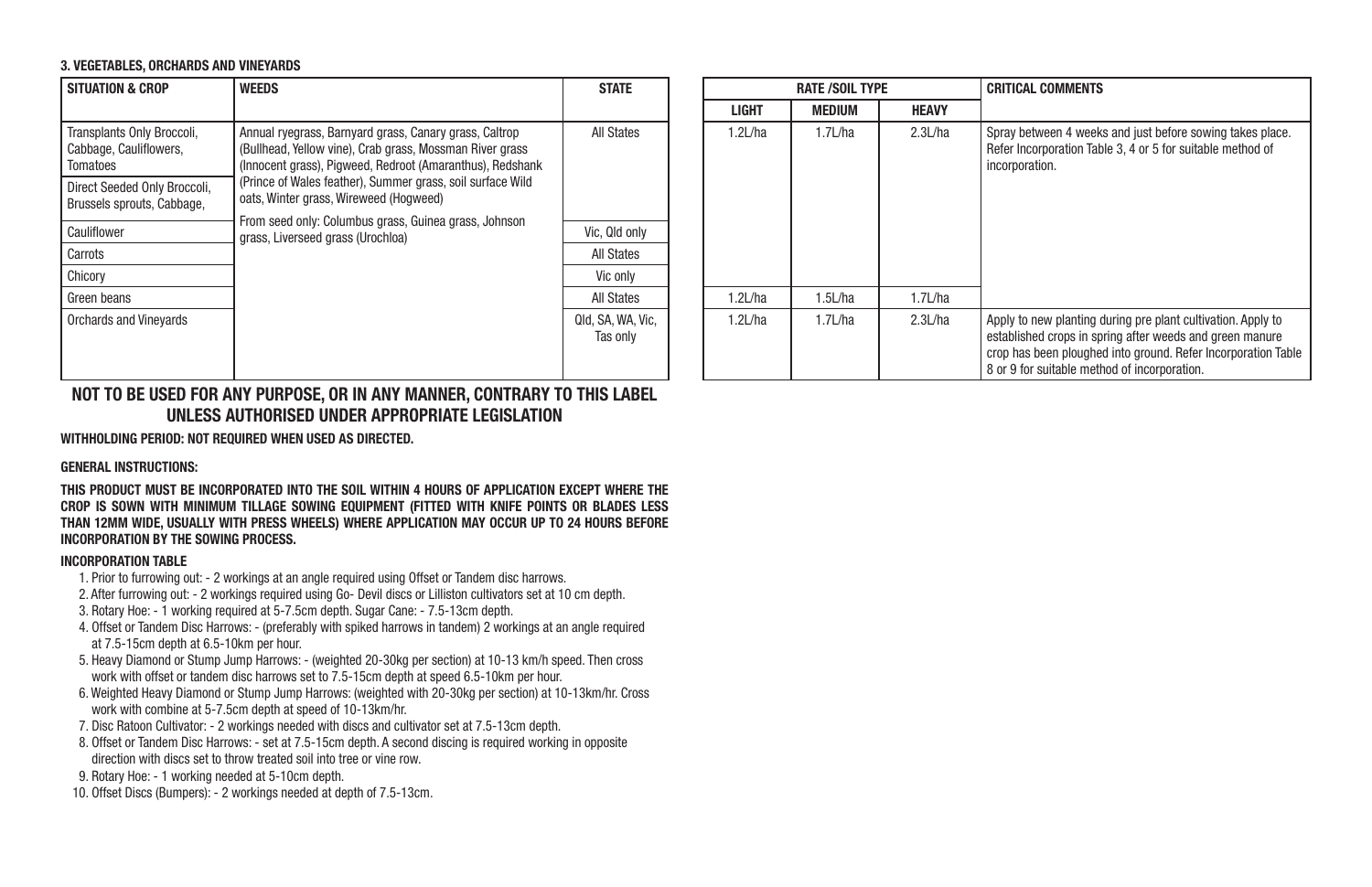- 11. Incorporation by sowing (IBS) on suitably prepared seedbed with heavy diamond harrows trailing or as a separate operation.
- 12. Post-sowing/Pre-emergence: Use heavy diamond harrows cross working at right angles to the direction of sowing. DO NOT attempt this method of incorporation on poorly prepared, clumpy or cloddy soils.
- 13. Incorporation by Sowing (IBS) with knife or blade points. Use press wheels to avoid dragging treated soil back into the seed furrow. Maintain slow to moderate speed to ensure that soil throw is not into adjacent furrows." Note a. - Knife or blade point systems can result in poor weed control in the seed furrow as chemical displacement from this zone occurs. Stubble coverage above 40-50% ground cover can reduce weed control below acceptable levels. b. A Knife or blade point is 12mm or less, has no wings, inverted T or blade, and is generally placed on a minimum 8 inch tyne spacing. c. DO NOT use with disc openers/planting equipment.

#### MIXING

This product is an emulsifiable concentrate which mixes readily with water. Add the recommended amount to the spray tank during filling operation and apply 70-450L of water/ha (broadcast basis) dependent on soil type and stubble coverage level. For minimum tillage/stubble retention seeding systems use of the higher water volumes may help reduce the impact of stubble.

#### *Ensure adequate agitation is continued throughout the operation. Leaving the made up spray mixture for long periods of time without agitation is not recommended.*

Under hot conditions or where possible spray and incorporate into the soil in one operation. Delay may cause inferior weed control. Use properly calibrated standard low pressure (170-340 kilopascal) boom type sprayer with fan tips.

#### CONDITIONS FOR BEST RESULTS

This product must be thoroughly incorporated as recommended. Soil should be well worked and free of weeds at time of application. Product effectiveness may be reduced by inadequate incorporation, high organic matter, excess clods, crop or trash residues, stones or other foreign matter and in areas of unnaturally high weed seed population such as header tracks or livestock rest areas. Trifluralin is volatile and disappears from exposed surfaces. Loss is hastened by high temperatures, winds or warm moist soil.

#### INTEGRATED WEED MANAGEMENT

The use of Integrated Weed Management techniques in conjunction with Relyon Trifluralin 480 Herbicide are always recommended. Agronomic practices that reduce the weed seed bank in the soil prior to the use of Relyon Trifluralin 480 Herbicide will result in higher weed control levels from Relyon Trifluralin 480 Herbicide. Failure to use Agronomic and Integrated Weed Management practices that reduce the weed seed bank in the soil will result in higher weed seed populations. Paddocks with excessively high weed seed banks may have sufficient weed numbers surviving such that final weed control may be considered below a commercially acceptable level and additional herbicide treatments may be necessary. The use of Integrated Weed Management techniques will also reduce the potential for the development or survival of Group D herbicide resistance weed biotypes.

#### WILD OATS

Germinating wild oat seeds lying on soil surface will be controlled. Therefore, specific wild oat control is only possible with shallow cultivation. Poor control will occur on self mulching soils and all soil types where deep cultivation is practised.

#### **COMPATIBILITY**

This product may be mixed in the spray tank with: Herbicides: Triallate 500, Chlorsulfuron 750, Triasulfuron 750, Diuron 900 DF, Simazine 900 DF, Paraquat 250, Diquat-Paraquat 250 Flumetsulam 800, Imazethapyr, Cyanazine 900, Metribuzin 750, Credit®/Bonus®, Insecticides: Chlorpyrifos 500EC, Endosulfan 350EC.

NOTE: 1. Information on compatibility is understood to be correct at the time of publication, however products may vary from time to time, therefore a small scale compatibility test should be carried out before mixing in the spray tank. 2. Observe any mixing sequence instructions for tank mix products.

#### EQUIPMENT MAINTENANCE AND USAGE

Keep the spray unit for herbicides only if possible. Otherwise, spray tanks, pumps, lines and nozzles should be thoroughly rinsed several times with clean water following application. Tank & Equipment Cleaner is suitable for this purpose and will also remove Trifluralin stains.

#### RESISTANT WEEDS WARNING



Relyon Trifluralin 480 Herbicide is a member of the Dinitronilines group of herbicides. Relyon Trifluralin 480 Herbicide has the inhibitors of tubulin formation mode of action. For weed resistance management Relyon Trifluralin 480 Herbicide is a Group D herbicide. Some naturally-occurring weed biotypes resistant to Relyon Trifluralin 480 Herbicide and other Group D herbicides may exist through normal genetic variability in any weed population. The resistant individuals can eventually dominate the weed population if these herbicides are used repeatedly. These resistant weeds will not be controlled by Relyon Trifluralin 480 Herbicide or other Group D herbicides. Since the occurrence of resistant weeds is difficult to detect prior to use, Relyon (Australia) Pty Ltd accepts no liability for any losses that may result from the failure of Relyon Trifluralin 480 Herbicide to control resistant weeds.

#### PRECAUTIONS

#### RE-ENTRY PERIOD

Do not allow entry into treated areas until the spray has dried, unless wearing cotton overalls buttoned to the neck and wrist (or equivalent clothing) and chemical resistant gloves. Clothing must be laundered after each day's use.

#### PROTECTION OF CROPS, NATIVE AND OTHER NON-TARGET PLANTS

DO NOT use in high winds. DO NOT exceed rates specified, to avoid crop damage. DO NOT plant sensitive grasses such as oats, sorghum, millets, phalaris spp., ryegrass or wheat for 12 months following the use of this product except where wheat follows wheat or other winter crops. DO NOT plant oilseed poppies when a detectable residue of Trifluralin is present in the soil. Levels as low as 0.02ppm may interact with other unfavourable factors (moisture, stress, disease etc.) to reduce poppy growth and vigour. DO NOT apply to orchards and vineyards after first flush of growth or when residues can lodge on or in fruit. Reduced germination of wheat and barley may occur due to combination of following circumstances and the use of this product:

- Short coleoptile cultivars
- Use of seed dressings (except Vitavax\*)
- Shallow or uneven seedling depth.

**Drift Warning:** DO NOT apply under meteorological conditions or from spraying equipment which could be expected to cause spray drift onto nearby susceptible plants, adjacent crops, crop lands or pastures.

#### PROTECTION OF WILDLIFE, FISH, CRUSTACEANS AND ENVIRONMENT

DO NOT contaminate streams, rivers or watercourses with the chemical or used containers.

#### STORAGE AND DISPOSAL

#### drumMUSTER (20 L, 200 L)

Store in the closed, original container in a dry, cool, well-ventilated area, out of direct sunlight. DO NOT store below 5°C. Extended storage below 5°C can result in the formation of crystals on the bottom of the container. If crystallisation does occur, store the container on its side at room temperature and rock occasionally until crystals re-dissolve. Ensure any crystals are dissolved before adding to the spray tank.

This container can be recycled if it is clean, dry, free of visible residues and has the drumMUSTER logo visible. Triple-rinse container for disposal. Dispose of rinsate by adding it to the spray tank. Do not dispose of undiluted chemical on site. Wash outside of the container and the cap. Store cleaned container in a sheltered place with cap removed. It will then be